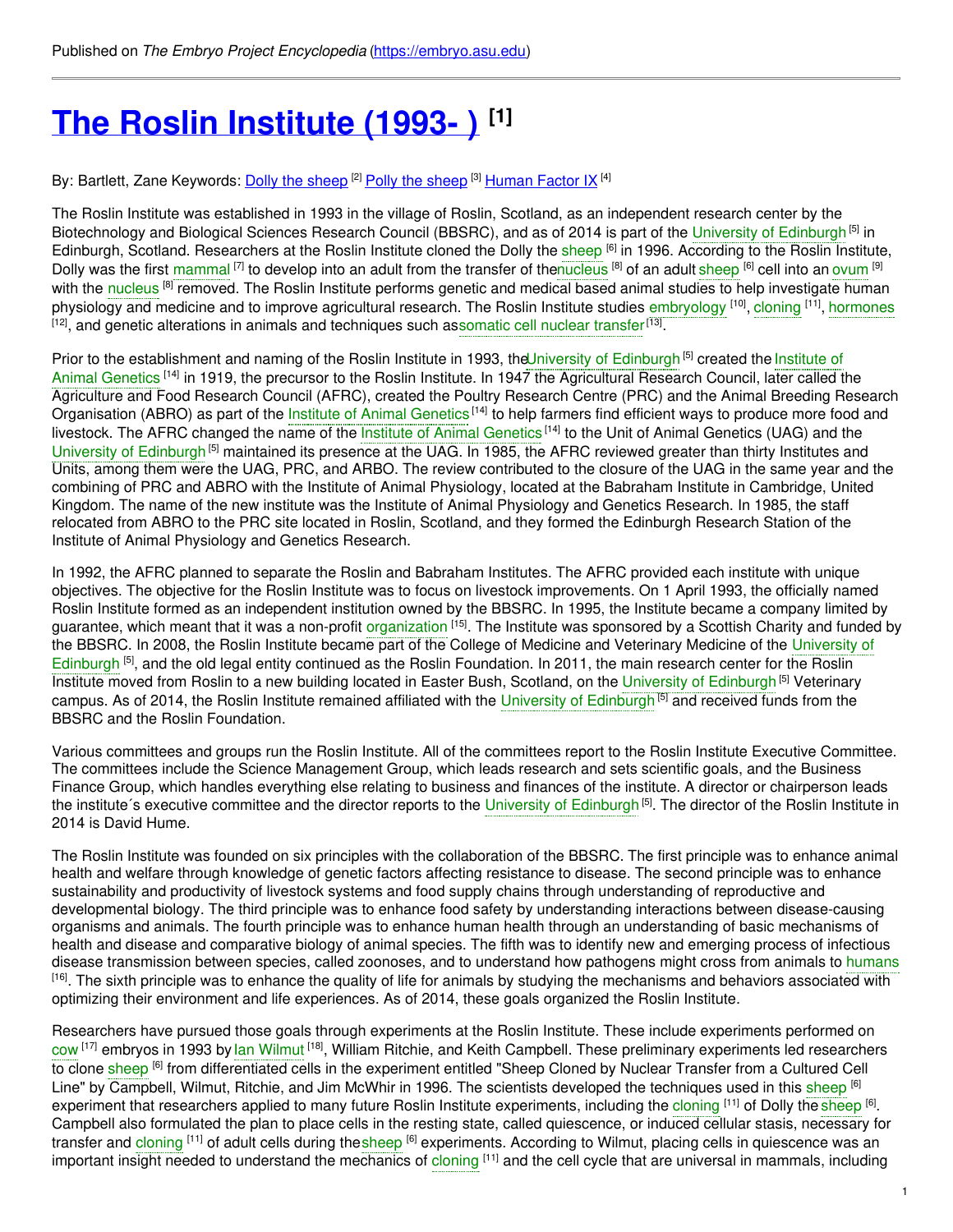Experiments conducted by the [organization](https://embryo.asu.edu/search?text=organization) <sup>[15]</sup> included the "Viable Offspring Derived from Fetal and Adult Mammalian Cells" experiments in 1996. These experiments cloned [sheep](https://embryo.asu.edu/search?text=sheep) <sup>[6]</sup> from adult sheep <sup>[6]</sup> body or somatic cells. The scientists named the cloned [sheep](https://embryo.asu.edu/search?text=sheep) <sup>[6]</sup> Dolly. She was the firs[tmammal](https://embryo.asu.edu/search?text=mammal) <sup>[7]</sup> cloned from an adult differentiated cell. Dolly became famous internationally and the Roslin Institute received much recognition from the scientific community. The director of the institute at the time of the experiment was Graham Bulfield. Among the scientists in the experiment were Wilmut, McWhir, and Campbell, who had also contributed to previous [sheep](https://embryo.asu.edu/search?text=sheep) <sup>[6]</sup> and [cow](https://embryo.asu.edu/search?text=cow) <sup>[17]</sup> embryo experiments at the Roslin Institute.

The work performed at the Roslin Institute spurred debates on the issue o[fcloning](https://embryo.asu.edu/search?text=cloning) <sup>[11]</sup> human beings. Some people argued against the practice of [cloning](https://embryo.asu.edu/search?text=cloning) <sup>[11]</sup> animals because they said it would lead t[ocloning](https://embryo.asu.edu/search?text=cloning) <sup>[11]</sup> [humans](https://embryo.asu.edu/search?text=humans) <sup>[16]</sup>. Others claimed that cloning [11] would bring great advances. Many of the scientists who worked at the Roslin Institute in 1996 received phone calls requesting clones of deceased loved ones.

After the Dolly experiment, the Roslin Institute continued to clone animals. The Institute aimed to engineer animals to produce proteins that could act as medicines in large quantities. The animals could produce cheaper, purer, and non-contaminated pharmaceuticals. In 1997, the Roslin Institute developed a [sheep](https://embryo.asu.edu/search?text=sheep) <sup>[6]</sup> that produced a human protein in its milk in the experiment titled "Human Factor IX Transgenic Sheep Produced by Transfer of Nuclei from Transfected Fetal Fibroblasts." The Roslin Institute worked to transfer human [genes](https://embryo.asu.edu/search?text=genes) <sup>[19]</sup> into animal cells (transgenic animals). For example, in 2000, Roslin researchers modified pigs to reduce the potential rejection rate of transplanted organs from other animal species (xenotransplanted) into [humans](https://embryo.asu.edu/search?text=humans) <sup>[16]</sup>. However, a few scientists argued that altering and researching human embryos as opposed to animals could make more progress.

In the year 2001, the Roslin Institute contacted the licensing agency for clinics and research involving human embryos in the UK, the Human Fertilisation and Embryology Authority (HFEA), to receive a license to work with [cloning](https://embryo.asu.edu/search?text=cloning) <sup>[11]</sup> human embryos. The license was delayed for a variety of reasons. According to Wilmut, these reasons involved heavy amounts of regulatory paperwork as well as meetings with many committees and ethical assessments involving the HFEA. Furthermore, controversies were also present over the request to the HFEA to work on human embryos. For example, anti[-abortion](https://embryo.asu.edu/search?text=abortion) <sup>[20]</sup> parties criticized the Roslin Institute in 2002 for requesting permission to experiment on human embryos. In 2004, a research group led by Woo-Suk Hwang in Seoul, South Korea, reported to have cloned human embryos using [somatic](https://embryo.asu.edu/search?text=somatic%20cell%20nuclear%20transfer) cell nuclear transfer<sup>[13]</sup>. The Journal retracted the paper after learning that Hwang´s group falsified much of the data. The political reaction from the Hwang scandal further delayed the Roslin Institute´s HFEA license, which it received in February of 2005. The Institute studied motor [neuron](https://embryo.asu.edu/search?text=neuron) <sup>[21]</sup> disease in [humans](https://embryo.asu.edu/search?text=humans) <sup>[16]</sup> and how early development can affect this disease, but the Institute used donated embryos as opposed to cloned embryos. By 2013, the Roslin Institute no longer cloned animals, Wilmut left in 2005 to become director of the Centre for Regenerative Medicine at the University of [Edinburgh](https://embryo.asu.edu/search?text=University%20of%20Edinburgh)<sup>[5]</sup> and most of the group members had moved on to other organizations.

Roslin researchers have further experimented with transgenic animals and genetic manipulation in animals. An example involves a type of [chicken](https://embryo.asu.edu/search?text=chicken) <sup>[22]</sup> that the Institute calls a genetically modifiedchicken <sup>[22]</sup>. Scientists have genetically altered these chickens so they do not transmit avian bird flu. Roslin researchers have also investigated animal behavior, for example, scientists at the Institute have investigated the role of the [hormone](https://embryo.asu.edu/search?text=hormone) <sup>[23]</sup> vasopressin in animal behavior and mating. According to Wilmut, the Institute also frequently receives correspondence in regards to animal cruelty and testing.

## **Sources**

- 1. Anonymous. "GM Chicken Could Fight H5N1."*Poultry World*, 165 February 2011, News section, Sutton, United Kingdom.
- 2. Campbell, Keith Henry Stockman, lan [Wilmut](https://embryo.asu.edu/search?text=Ian%20Wilmut) <sup>[18]</sup>, William A. Ritchie, and Jim McWhir. "Sheep Cloned by Nuclear Transfer from a Cultured Cell Line." *Nature* 380 (1996): 64–6.
- 3. Campbell, Keith Henry Stockman, William A. Ritchie, andlan [Wilmut](https://embryo.asu.edu/search?text=Ian%20Wilmut) <sup>[18]</sup>. "Nuclear-cytoplasmic Interactions during the First Cell Cycle of Nuclear Transfer Reconstructed Bovine Embryos: Implications for Deoxyribonucleic Acid Replication and Development." *Biology of Reproduction* 49 (1993): 933–42. <http://www.biolreprod.org/content/49/5/933.short> [24] (Accessed April 9, 2014).
- 4. Edinburgh Science Triangle. "History of Roslin BioCentre." Roslin BioCentre. <http://www.roslinbiocentre.com/about/history>  $[25]$  (Accessed March 30, 2013).
- 5. Hwang, Woo Suk, Young June Ryu, Jong Hyuk Park, Eul Soon Park, Eu Gene Lee, Ja Min Koo, Hyun Yong Jeon, Byeong Chun Lee, Sung Keun Kang, Sun Jong Kim, Curie Ahn, ung Hye Hwang, Ky Young Park, Jose B. Cibelli, Shin Yong [Moon](https://embryo.asu.edu/search?text=Shin%20Yong%20Moon) [26] . "Evidence of a Pluripotent Human Embryonic Stem Cell Line Derived from a Cloned Blastocyst."*Science* 303 (2004): 1669–74. (Retracted January 12, 2006). <http://www.sciencemag.org/content/303/5664/1669.full><sup>[27]</sup> (Accessed May 9, 2014).
- 6. Kennedy, Donald. "Retraction of Hwang et al."*Science* 311 (2006): 335.
- 7. Schnieke, Angelika E., Alexander J. Kind, William A. Ritchie, Karen Mycock, Angela R. Scott, Marjorie Ritchie,lan [Wilmut](https://embryo.asu.edu/search?text=Ian%20Wilmut) [<sup>18]</sup>, Alan Colman, and Keith Henry Stockman Campbell. "Human Factor IX Transgenic Sheep Produced by Transfer of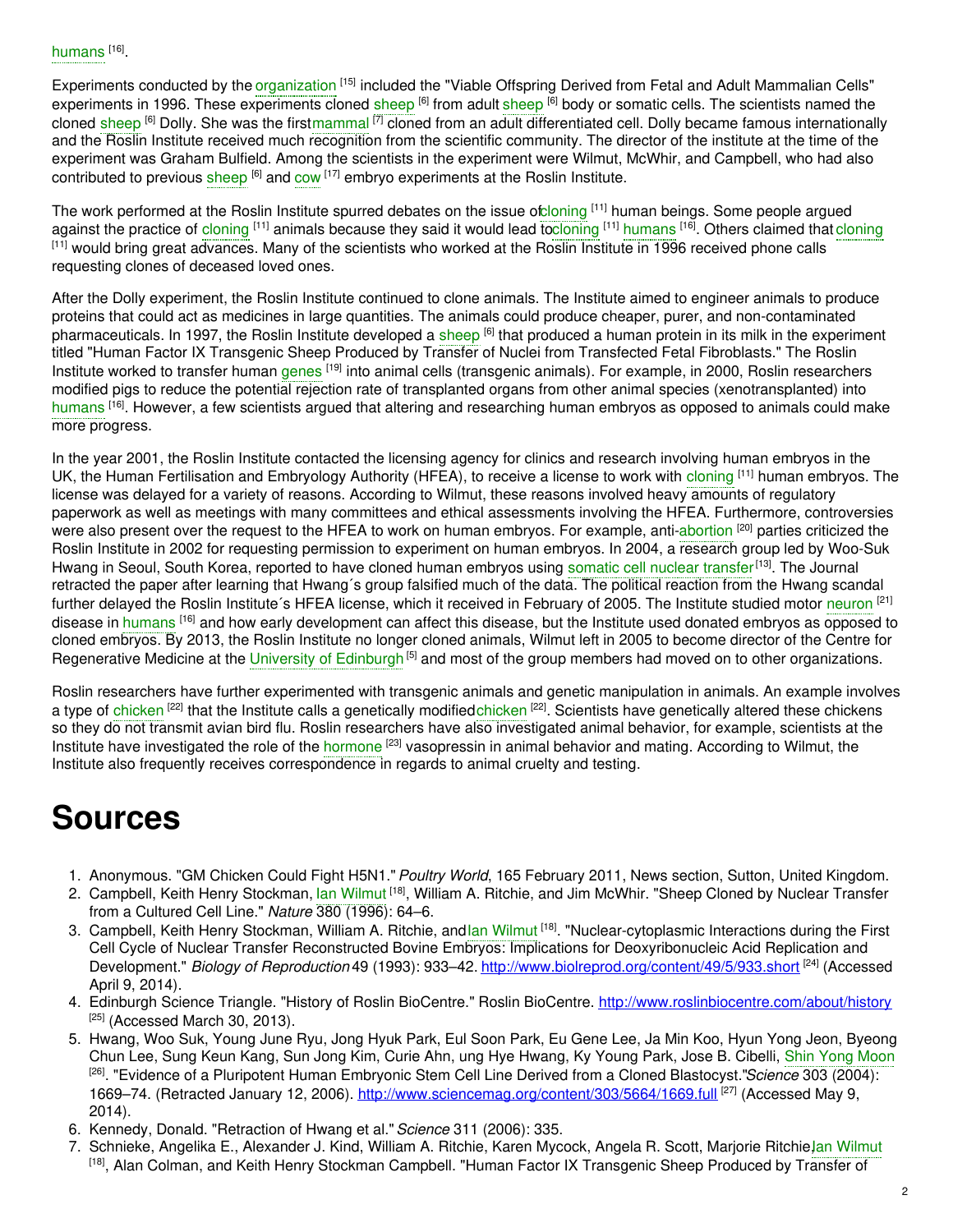Nuclei from Transfected Fetal Fibroblasts." *Science* 278 (1997): 2130–3.

- 8. Tobin, Vicky A., Hirofumi Hashimoto, Douglas W. Wacker, Yuki Takayanagi, Kristina Langnaese, Celine Caquineau, Julia Noack et al. "An Intrinsic Vasopressin System in the Olfactory Bulb is Involved in Social Recognition." *Nature* 464 (2010): 413–7.
- 9. University of [Edinburgh](https://embryo.asu.edu/search?text=University%20of%20Edinburgh)<sup>[5]</sup>. "History of The Institute." Roslin.<u><http://www.roslin.ed.ac.uk/about-roslin/history-of-the-institute/></u>  $[28]$  (Accessed March 30, 2013).
- 10. University of [Edinburgh](https://embryo.asu.edu/search?text=University%20of%20Edinburgh)<sup> [5]</sup>. "Project List." Roslin. <u><http://www.roslin.ed.ac.uk/simone-meddle/project-list/></u> <sup>[29]</sup> (Accessed March 30, 2013).
- 11. Walsh, Brian. "A Re-Engineered Chicken and the War on Bird Flu."*Time* 13 January 2011. <http://content.time.com/time/health/article/0,8599,2042381,00.html> [30] (Accessed May 12, 2014).
- 12. Wilmut, Ian and Roger Highfield. *After Dolly: The Uses and Misuses of Human Cloning*. New York: W.W. Norton & Company Ltd., 2006.
- 13. Wilmut, Ian, Keith Campbell, and Colin Tudge.*The Second Creation: Dolly and the Age of Biological Control*. Cambridge, Massachusetts: The Harvard [University](https://embryo.asu.edu/search?text=Harvard%20University%20Press) Press<sup>[31]</sup>, 2000.
- 14. Wilmut, Ian, Angelika E. Schnieke, Jim Mcwhir, Alexander J. Kind, and Keith Henry Stockman Campbell. "Viable Offspring Derived from Fetal and Adult Mammalian Cells." *Nature* 385 (1997): 810–3.

The Roslin Institute was established in 1993 in the village of Roslin, Scotland, as an independent research center by the Biotechnology and Biological Sciences Research Council (BBSRC), and as of 2014 is part of the University of Edinburgh in Edinburgh, Scotland. Researchers at the Roslin Institute cloned the Dolly the sheep in 1996. According to the Roslin Institute, Dolly was the first mammal to develop into an adult from the transfer of the nucleus of an adult sheep cell into an ovum with the nucleus removed. The Roslin Institute performs genetic and medical based animal studies to help investigate human physiology and medicine and to improve agricultural research. The Roslin Institute studies embryology, cloning, hormones, and genetic alterations in animals and techniques such as Somatic Cell Nuclear Transfer (SCNT).

#### **Subject**

[Cloning](https://embryo.asu.edu/library-congress-subject-headings/cloning) <sup>[32]</sup> Genetic [engineering](https://embryo.asu.edu/library-congress-subject-headings/genetic-engineering) <sup>[33]</sup> Roslin [Institute](https://embryo.asu.edu/library-congress-subject-headings/roslin-institute) <sup>[34]</sup> Campbell, Keith, [1954-2012](https://embryo.asu.edu/library-congress-subject-headings/campbell-keith-1954-2012) <sup>[35]</sup> [Wilmut,](https://embryo.asu.edu/library-congress-subject-headings/wilmut-ian) Ian <sup>[36]</sup> University of [Edinburgh](https://embryo.asu.edu/library-congress-subject-headings/university-edinburgh) <sup>[37]</sup> [Human](https://embryo.asu.edu/library-congress-subject-headings/human-cloning) cloning <sup>[38]</sup> Human Fertilisation and [Embryology](https://embryo.asu.edu/library-congress-subject-headings/human-fertilisation-and-embryology-authority) Authority <sup>[39]</sup>

#### **Topic**

[Organizations](https://embryo.asu.edu/topics/organizations)<sup>[40]</sup>

#### **Publisher**

Arizona State University. School of Life Sciences. Center for Biology and Society. Embryo Project Encyclopedia.

#### **Rights**

Copyright Arizona Board of Regents Licensed as Creative Commons Attribution-NonCommercial-Share Alike 3.0 Unported (CC BY-NC-SA 3.0) http://creativecommons.org/licenses/by-nc-sa/3.0/

#### **Format**

<u>[Articles](https://embryo.asu.edu/formats/articles)</u> <sup>[41]</sup>

**Last Modified** Wednesday, July 4, 2018 - 04:40

**DC Date Accessioned** Monday, September 29, 2014 - 23:07

**DC Date Available** Monday, September 29, 2014 - 23:07

### **DC Date Created**

2014-09-29

[Contact](https://embryo.asu.edu/contact) Us

© 2021 Arizona Board of Regents

The Embryo Project at Arizona State University, 1711 South Rural Road, Tempe Arizona 85287, United States